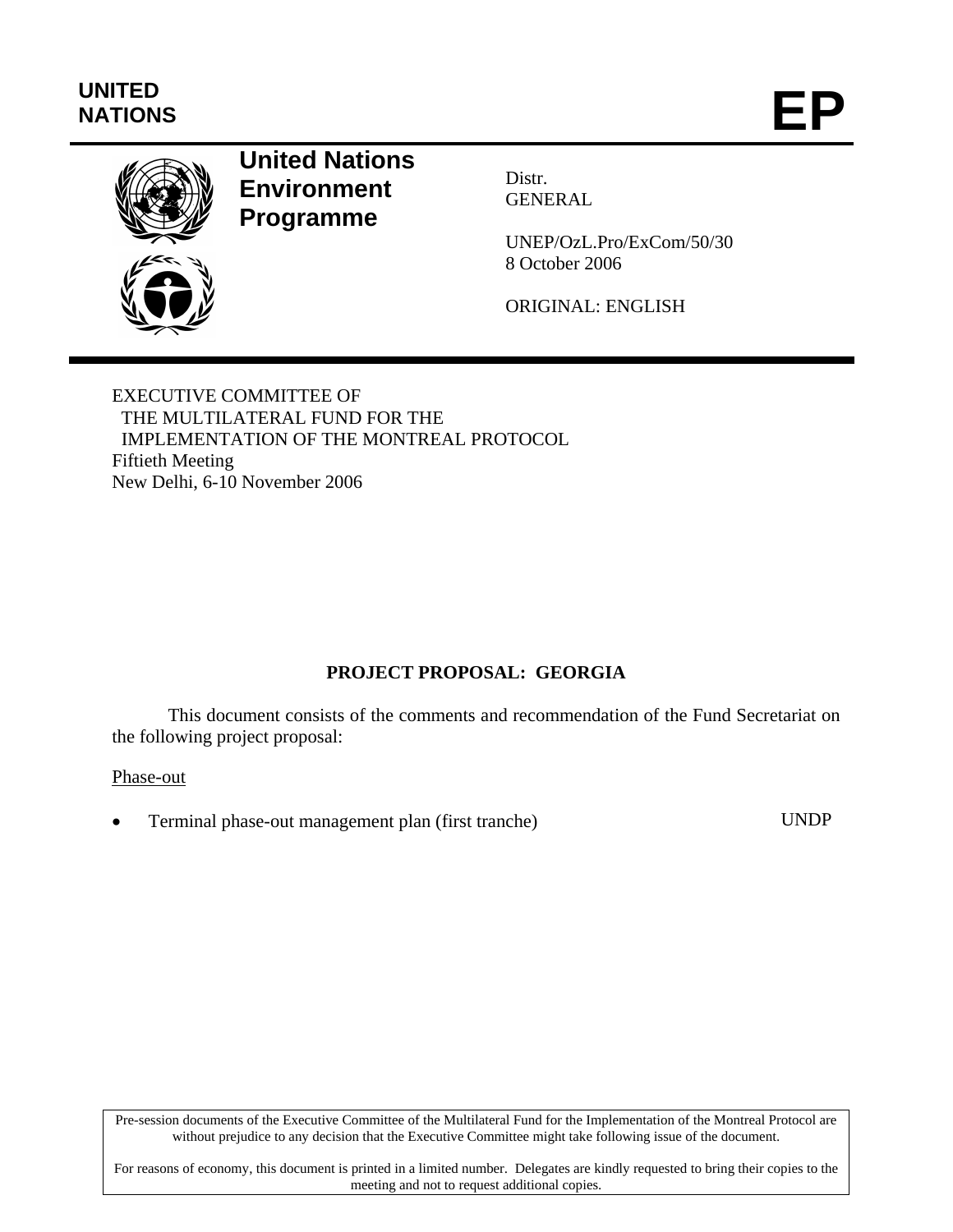#### **PROJECT EVALUATION SHEET – MULTI-YEAR PROJECTS GEORGIA**

| <b>PROJECT TITLE</b>                               | <b>BILATERAL/IMPLEMENTING AGENCY</b> |
|----------------------------------------------------|--------------------------------------|
| Terminal phase-out management plan (first tranche) | <b>UNDP</b>                          |

### **NATIONAL CO-ORDINATING AGENCY:** Ozone Unit, Ministry of the Environment

Protection and Natural Resources

#### **LATEST REPORTED CONSUMPTION DATA FOR ODS ADDRESSED IN PROJECT A: ARTICLE 7 DATA (ODP TONNES, 2005, AS OF AUGUST 2006)**

Annex A, Group I, CFCs 8.18

| <b>B:</b>  |         |      |                      | <b>COUNTRY PROGRAMME SECTORAL DATA (ODP TONNES, 2005, AS OF SEPTEMBER 2006)</b> |          |                          |  |
|------------|---------|------|----------------------|---------------------------------------------------------------------------------|----------|--------------------------|--|
| <b>ODS</b> | Aerosol | Foam | Ref. servicing   ODS |                                                                                 | Solvents | Process agent   Fumigant |  |
| CFC-12     |         |      | 8.18                 |                                                                                 |          |                          |  |

**CFC consumption remaining eligible for funding (ODP tonnes)** 

**CURRENT YEAR BUSINESS PLAN:** Total funding US \$105,000: total phase-out 2.0 ODP tonnes.

|                                              | PROJECT DATA                                          |         | 2007    | 2008  | 2009  | 2010     | <b>Total</b> |
|----------------------------------------------|-------------------------------------------------------|---------|---------|-------|-------|----------|--------------|
| <b>CFC</b>                                   | <b>Montreal Protocol limits</b>                       | 11.250  | 3.375   | 3.375 | 3.375 | $\Omega$ |              |
|                                              | Annual consumption limit                              | 8.180   | 3.375   | 3.375 | 3.375 | $\Omega$ |              |
| (ODP)                                        | Annual phase-out from ongoing projects                |         |         |       |       |          |              |
| tonnes)                                      | Annual phase-out newly addressed                      |         |         |       |       |          |              |
|                                              | Annual unfunded phase-out                             |         |         |       |       |          |              |
|                                              | <b>TOTAL ODS CONSUMPTION TO BE PHASED OUT</b>         |         |         |       |       |          |              |
|                                              | Total ODS consumption to be phased-in (HCFCs)         |         |         |       |       |          |              |
| Project cost as originally submitted (US \$) |                                                       |         |         |       |       |          |              |
|                                              | Final project costs (US \$):                          |         |         |       |       |          |              |
|                                              | Funding for UNDP                                      | 216,180 | 108,820 |       |       |          | 325,000      |
|                                              | <b>Total project funding</b>                          | 216,180 | 108,820 |       |       |          | 325,000      |
|                                              | Final support costs (US \$):                          |         |         |       |       |          |              |
| Support cost for UNDP                        |                                                       | 16,214  | 8,162   |       |       |          | 24,376       |
| <b>Total support costs</b>                   |                                                       | 16,214  | 8,162   |       |       |          | 24,376       |
|                                              | TOTAL COST TO MULTILATERAL FUND (US \$)               |         | 116,982 |       |       |          | 349,376      |
|                                              | Final project cost effectiveness (US $\frac{s}{kg}$ ) |         |         |       |       |          | n/a          |

**FUNDING REQUEST:** Approval in principle of total ODS phase-out, total project funding and total support costs, and approval of funding for the first tranche (2006) as indicated above.

| SECRETARIAT'S RECOMMENDATION | Blanket approval |
|------------------------------|------------------|
|                              |                  |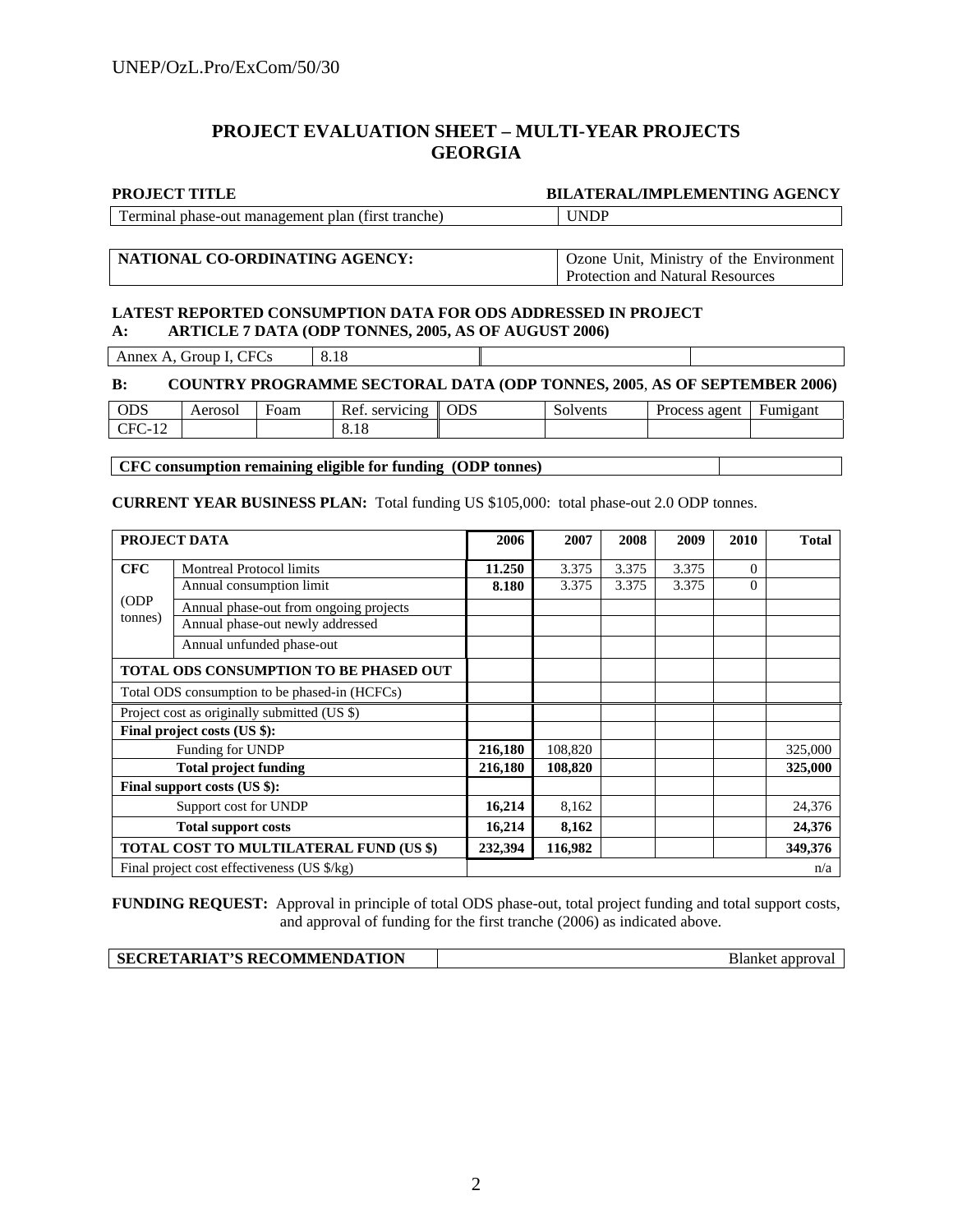## **PROJECT DESCRIPTION**

1. On behalf of the Government of Georgia, UNDP has submitted a terminal phase-out management plan for CFCs (TPMP) for consideration by the Executive Committee at its 50th Meeting. The total cost of the TPMP is US \$325,000 plus agency support costs of US \$24,376 for UNDP. The project proposes the complete phase-out of CFCs by the end of 2009. The CFC baseline for compliance is 22.48 ODP tonnes.

#### **Background**

2. The Executive Committee approved, at its 23rd Meeting, the refrigerant management plan (RMP) project for Georgia (UNEP/OzL.Pro/ExCom/23/29) and allocated US \$191,750 (excluding agency support costs) for its implementation. On the basis of decision 31/48 on RMPs the Executive Committee approved, at its 35th Meeting, an additional US \$137,350 (excluding agency support costs) for UNDP and UNEP for the implementation of the RMP update project.

#### **Policy instruments**

3. A Presidential Decree on the control of ODS in Georgia was enacted in May 2002. The decree sets out the following:

- (a) An ODS import licensing system that allows for the gradual reduction in the quantities of ODS imported into the country;
- (b) A ban on imports of ODSs from countries that are not Parties to the Montreal Protocol;
- (c) Mandatory registration of importers and mandatory certification of individuals or organizations performing maintenance and decommissioning of ODS-based equipment.
- (d) An ODS handling certificate permit system issued only to legally registered enterprises which have certified technicians, subject to submission of detailed reports on the consumption of CFCs; and
- (e) Certification of refrigeration service technicians (established and currently under review).

4. The Ministry of the Environment Protection and Natural Resources is currently reviewing and updating the ODS legislation. The review process is expected to be finalized by the end of 2006.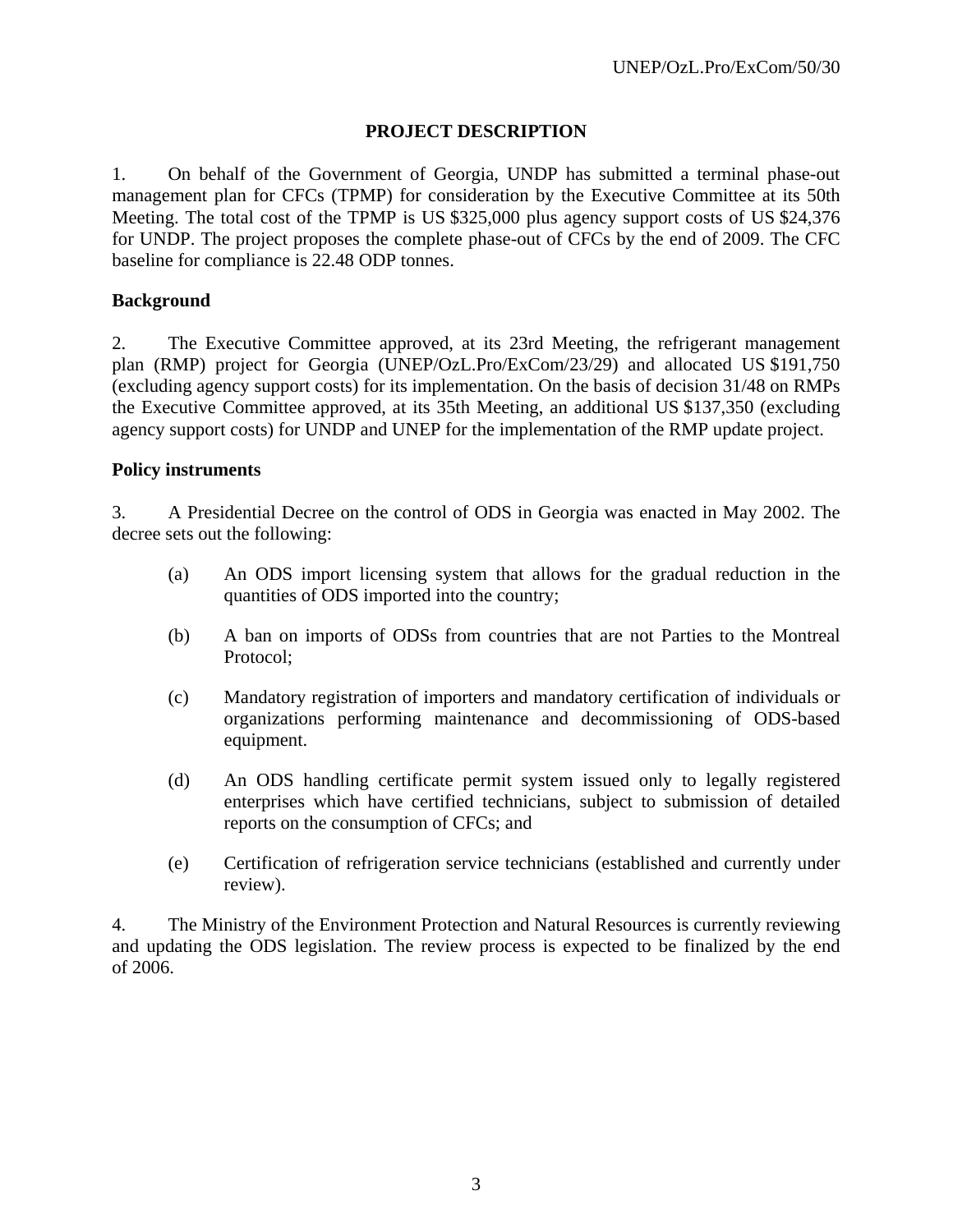## **The Abkhazian region**

5. As a result of internal conflicts in Georgia, about 250,000 people from the Abkhazian region fled to other regions of the country. Although the Abkhazian region is legally part of Georgia and has autonomous status within the country, the Government of Georgia does not have any control over this region. Due to the prevailing circumstances, it has not been feasible to carry out a survey on ODS consumption in this region.

## **Refrigeration servicing sector**

6. Current CFC consumption in Georgia is about 8.2 ODP tonnes of CFC-12 used for servicing domestic refrigerators, commercial and industrial refrigeration systems and MAC units. Refrigeration systems are repaired by 31 service workshops employing 160 technicians, 260 technicians operating as individuals and 240 technicians active as in-house technicians. The current (2006) prices of refrigerants per kg are: US \$11.00 for CFC-12, US \$20.00 for HFC-134a, and US \$8.00 for HCFC-22.

## **Results achieved so far**

7. Through implementation of the RMP and RMP update, 25 technicians received training in good refrigeration servicing practices and became the trainers for all other technicians in the country, resulting in an additional 500 technicians receiving training. Thirty customs officers received training in monitoring and control of ODS, and in turn trained an additional 150 customs officers.

8. The recovery and recycling programme was initiated in 1999 with the training of 90 technicians in recovery and recycling practices, and the distribution of 15 recovery units and 45 manual vacuum pumps to refrigeration technicians. Since then, 1.5 ODP tonnes of refrigerants have been recovered.

9. The incentive programme for commercial and industrial refrigeration end-users was completed in April 2005. Fifteen enterprises (instead of eight enterprises as originally proposed in the sub-project) received assistance for replacing CFCs with alternative refrigerants. About 3.36 ODP tonnes of CFC-12 were phased out from participating companies. Two additional endusers retrofitted their refrigeration systems without financial assistance from the Multilateral Fund, resulting in indirect phase-out of an additional 2.47 ODP tonnes of CFC-12.

## **Metered dose inhalers (MDIs)**

10. CFC-based MDI applications are still being imported into the country, totalling approximately 262,000 MDI units for 2005. The most common active ingredients are salbutamol, beclomethasone, budesonide, fluticasone, fenoterol, orciprenalin sulphate and oromoglicic sodium.

## **Activities proposed in the TPMP**

11. The TPMP for Georgia includes sub-projects that involve: technical support to strengthen the ODS licensing system; additional training for customs officers; establishment and implementation of a code of good refrigeration service practice; additional training to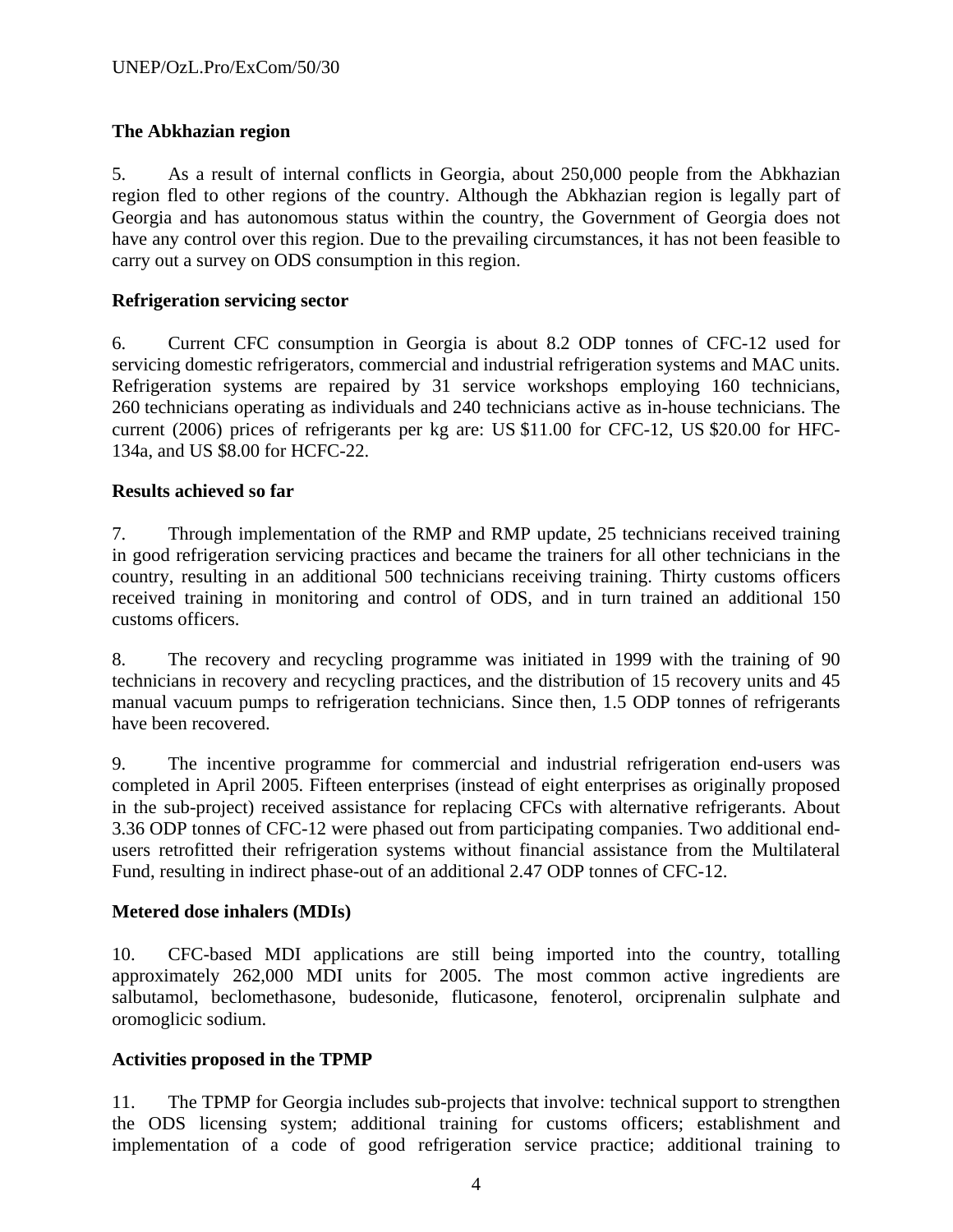refrigeration technicians in improved service practices including the use of alternative refrigerants and recovery/recycling operations; enhancement of the functionality of the recovery/recycling programme by providing equipment to verify the quality of the recovered CFCs and implementing a financial system to allow for the sustainability of the recovery/recycling programme; implementing additional demonstration projects to build technician competence and end-user confidence in retrofit methods and non-ODS technology; and establishing the monitoring and evaluation unit. The TPMP for Georgia also includes a request for the development of a transitional strategy to non-CFC based MDIs (at US \$30,000). A detailed work plan for 2007 has been submitted with the TPMP proposal.

## **SECRETARIAT'S COMMENTS AND RECOMMENDATION**

## **COMMENTS**

#### **ODS consumption**

12. According to the consumption data reported by the Government of Georgia under Article 7 of the Montreal Protocol, CFC consumption has been reduced from 21.5 ODP tonnes in 2000 to 8.18 ODP tonnes in 2005, which was 3.06 ODP tonnes below the allowable level of consumption for that year (i.e., 11.24 ODP tonnes).

13. Noting that from the 2005 CFC level of consumption a further reduction of 4.808 ODP tonnes would be needed to achieve the 2007 allowable level, the Secretariat sought advice from UNDP on whether the Government of Georgia would be able to achieve the 2007 target on time. UNDP informed the Secretariat that the Government of Georgia will do its utmost to reduce CFC imports to meet Montreal Protocol requirements. If the actual demand for CFCs exceeds the 2007 import restrictions, it will be satisfied through recycled and stockpiled refrigerants. After 2007, the activities proposed in the TPMP will be under full implementation sustaining the CFC phase-out programme.

#### **Situation in the Abkhazian region**

14. In relation to the prevailing situation in the Abkhazian region, the Secretariat pointed out that provisions should be made within the TPMP for Georgia to address CFC consumption in this region once the internal situation is resolved. Taking into consideration that the level of funding for the TPMP has been estimated using Georgia's CFC baseline for compliance (i.e., 22.48 ODP tonnes) rather than the latest reported consumption, the TPMP should address all remaining CFC consumption in the country. In this regard, UNDP reported that when control over the Abkhazian region would be restored the country might consider requesting a change in its CFC baseline consumption.

#### **Level of funding and implementation modalities**

- 15. During the review of the TPMP, the Secretariat noted that:
	- (a) Most of the CFC-based refrigeration equipment in operation is based on old technologies and often needs to be upgraded to improve reliability and energy-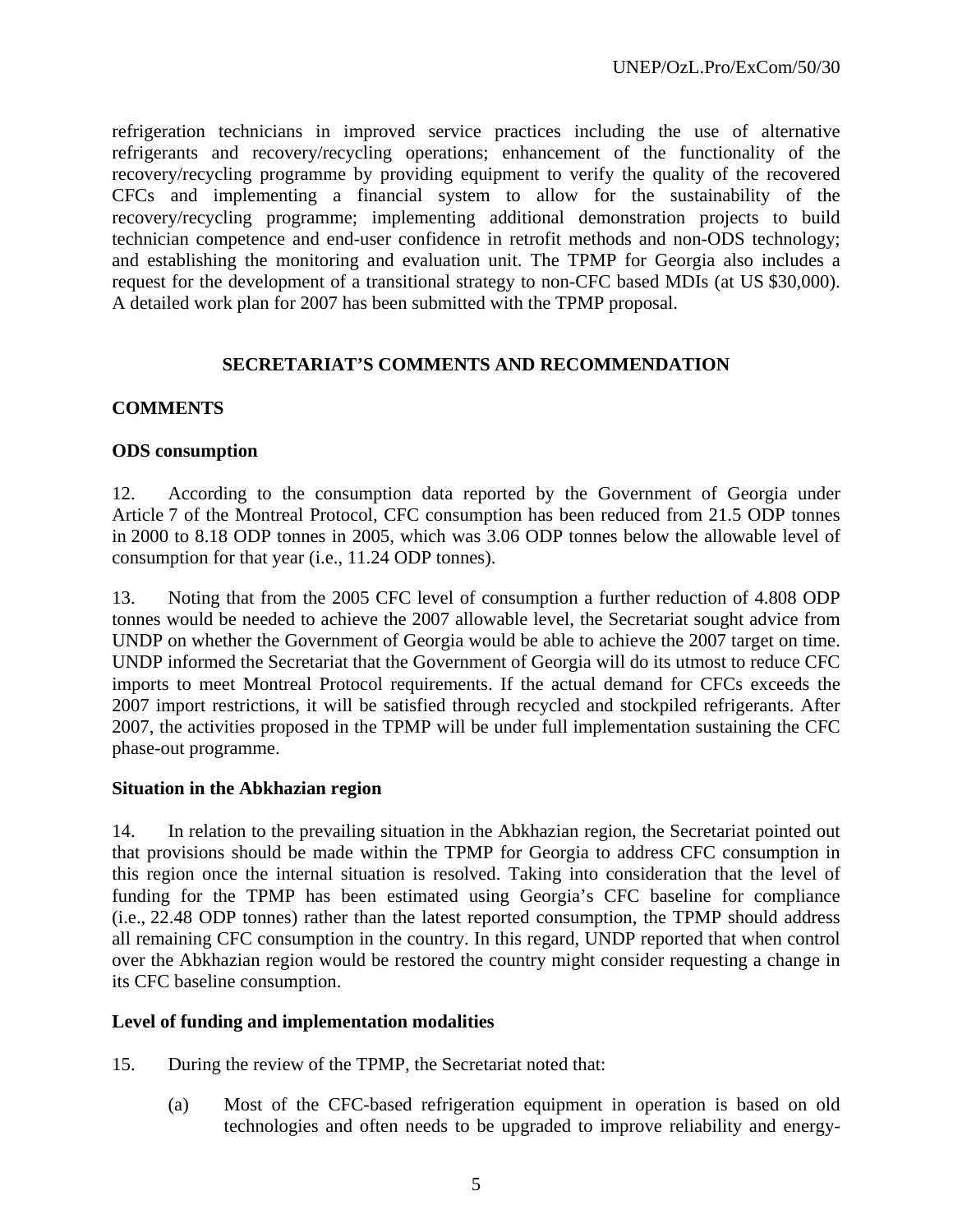efficiency. Also, most of it is owned by small- and medium-sized companies that lack the financial resources to upgrade or replace it;

- (b) Many service technicians lack basic service equipment. In spite of the training programme provided to 500 technicians, good service practice is not generally applied;
- (c) Some of the measures required for successful implementation of the recovery and recycling programme have not been fully accomplished (i.e., the price differential between CFC and non-CFC refrigerants is still large). Furthermore, the current recovery and recycling scheme has not yet resulted in a significant reduction of CFC demand and additional quantities of CFCs potentially to be recovered/recycled are limited since the total consumption of CFCs in the commercial, industrial and MAC sub-sectors is about 6 ODP tonnes and is being reduced annually as old CFC-based equipment is being replaced;
- (d) A specific phase-out programme for the proper management of the 4 ODP tonnes of CFC-12 currently used in the 24 chillers in operation (with an annual consumption for servicing of some 0.88 ODP tonnes) has not been developed.

16. Under the above circumstances, and taking into account the requirements of decisions 41/100 and 49/6, the Secretariat suggested that UNDP examines the merits of providing all necessary technical and financial support to the Government of Georgia within the eligible level of funding for the TPMP proposal, to address the issues noted. UNDP considered the Secretariat's suggestion and adjusted the sub-project components of the TPMP accordingly.

#### **Agreement**

17. The Government of Georgia submitted a draft agreement between the Government and the Executive Committee with the conditions for the complete phase-out of CFCs in Georgia, which is contained in the annex to the present document.

#### **RECOMMENDATION**

18. The Secretariat recommends blanket approval of the terminal phase-out management plan for Georgia. The Executive Committee may wish to:

- (a) Approve, in principle, the terminal phase-out management plan for Georgia, at the amount of US \$325,000 plus agency support costs of US \$24,376 for UNDP;
- (b) Approve the draft agreement between the Government of Georgia and the Executive Committee for the implementation of the national phase-out plan as contained in Annex I to this document;
- (c) Urge UNDP to take full account of the requirements of decisions 41/100 and 49/6 during the implementation of the terminal phase-out management plan; and
- (d) Approve the first tranche of the plan, at the amount of US \$216,180 plus agency support costs of US \$16,214.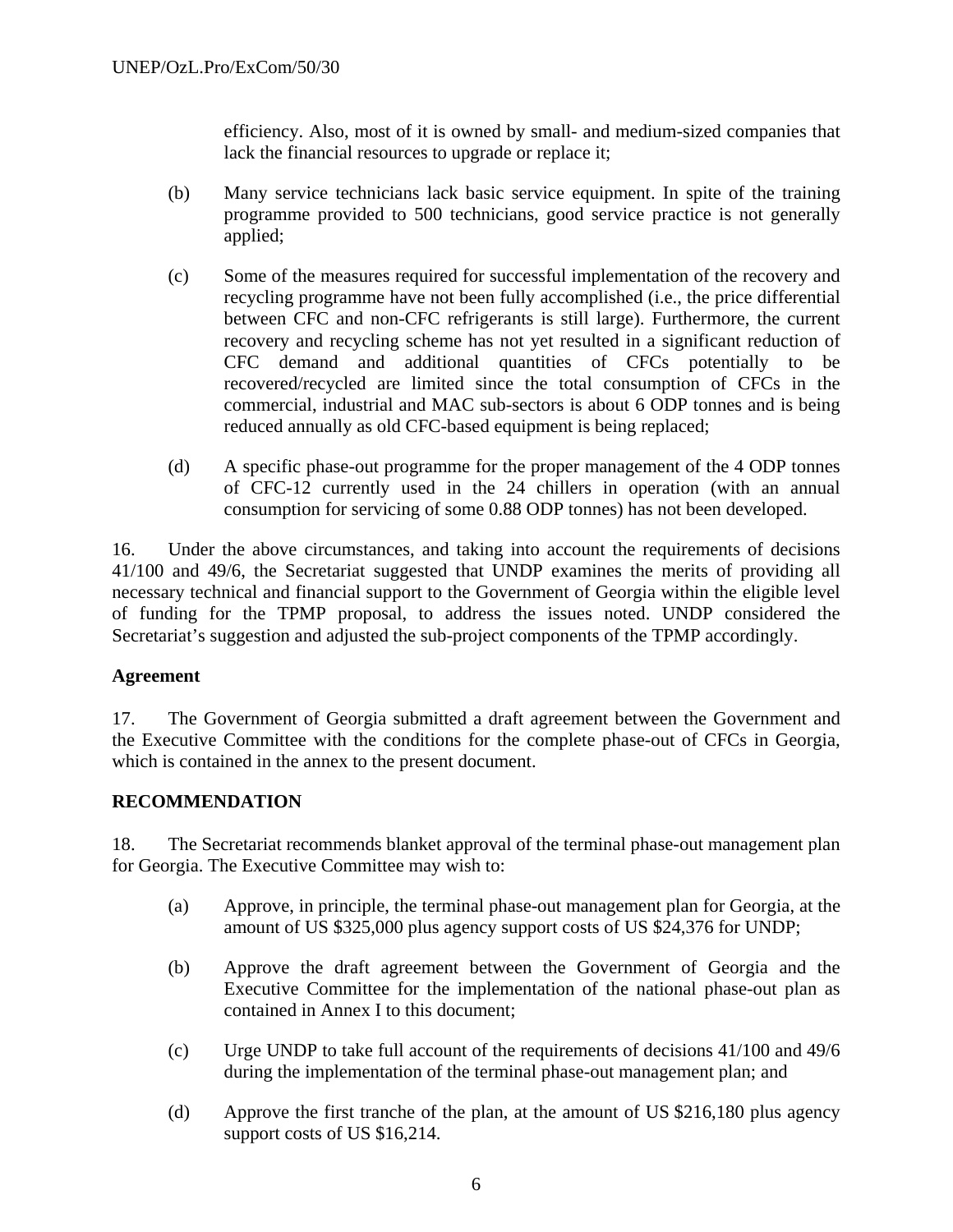#### **Annex I**

## **DRAFT AGREEMENT BETWEEN GEORGIA AND THE EXECUTIVE COMMITTEE OF THE MULTILATERAL FUND FOR THE TERMINAL PHASE-OUT MANAGEMENT PLAN**

1. This Agreement represents the understanding Georgia (the "Country") and the Executive Committee with respect to the complete phase-out of controlled use of the ozone-depleting substances set out in Appendix 1-A (the "Substances") prior to 1 January 2010 in compliance with Protocol schedules.

2. The Country agrees to meet the annual consumption limits of the Substances in Annex A (Group I) of the Montreal Protocol as set out in row 2 of Appendix 2-A (the "Targets, and Funding") in this Agreement. The Country accepts that, by its acceptance of this Agreement and performance by the Executive Committee of its funding obligations described in paragraph 3, it is precluded from applying for or receiving further funding from the Multilateral Fund in respect to the Substances as described in the TPMP document.

3. Subject to compliance by the Country with its obligations set out in this Agreement, the Executive Committee agrees in principle to provide the funding set out in row 4 of Appendix 2-A (the "Funding") to the Country. The Executive Committee will, in principle, provide this funding at the Executive Committee meetings specified in Appendix 3-A (the "Funding Approval Schedule").

4. The Country will meet the consumption limits for each of the Substances as indicated in Appendix 2-A. It will also accept independent verification by the relevant Implementing Agency of achievement of these consumption limits as described in paragraph 9 of this Agreement.

5. The Executive Committee will not provide the Funding in accordance with the Funding Approval Schedule unless the Country satisfies the following conditions at least 30 days prior to the applicable Executive Committee meeting set out in the Funding Approval Schedule:

- (a) That the Country has met the Targets for the applicable year;
- (b) That the meeting of these Targets will be independently verified if requested by the Executive Committee consistent with paragraph (d) of decision 45/54;
- (c) That the Country has substantially completed all actions set out in the last annual implementation programme; and
- (d) That the Country has submitted and received endorsement from the Executive Committee for an annual implementation programme in the form of Appendix 4-A (the "Annual Implementation Programmes") in respect of the year for which funding is being requested.

6. The Country will ensure that it conducts accurate monitoring of its activities under this Agreement. The institutions set out in Appendix 5-A (the "Monitoring") will monitor and report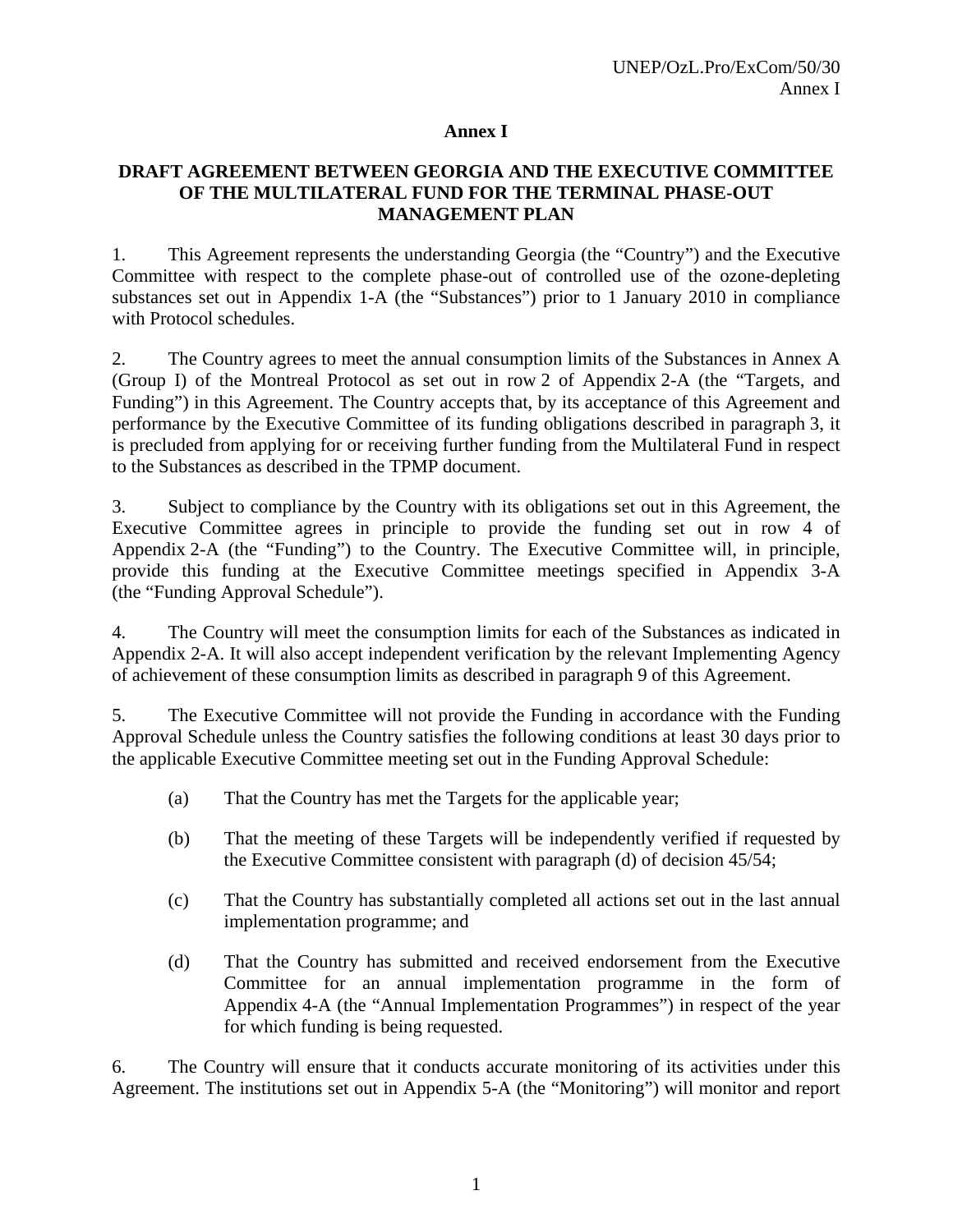on that monitoring in accordance with the roles and responsibilities set out in Appendix 5-A. This monitoring will also be subject to independent verification as described in paragraph 9.

7. While the Funding was determined on the basis of estimates of the needs of the country to carry out its obligations under this agreement, the Executive Committee agrees that the country may have the flexibility to reallocate the approved funds, or part of the funds, according to the evolving circumstances to achieve the goals prescribed under this agreement. Reallocations categorized as major changes must be documented in advance in the next annual implementation programme and endorsed by the Executive Committee as described in sub-paragraph 5(d). Reallocations not categorized as major changes may be incorporated in the approved annual implementation programme, under implementation at the time, and reported to the Executive Committee in the report on implementation of the annual programme.

8. Specific attention will be paid to the execution of the activities in the servicing sector, in particular:

- (a) The Country would use the flexibility available under this Agreement to address specific needs that might arise during project implementation;
- (b) The technical assistance programme will be implemented in stages so that remaining resources can be diverted to other activities such as, additional training or procurement of service tools, in cases where the proposed results are not achieved, and will be closely monitored in accordance with Appendix 5-A of this Agreement;
- (c) The Country and the implementing agencies will take full account of the requirements of decisions 41/100 and 49/6 during the implementation of the technical assistance programme for the refrigeration servicing sub sectors.

9. The Country agrees to assume overall responsibility for the management and implementation of this Agreement and of all activities undertaken by it or on its behalf to fulfil the obligations under this Agreement. UNDP has agreed to be the lead implementing agency (the "Lead IA") in respect of the Country's activities under this Agreement. The Lead IA will be responsible for carrying out the activities listed in Appendix 6-A, including but not limited to verification. The Country also agrees to periodic evaluations, which will be carried out under the monitoring and evaluation work programs of the Multilateral Fund. The Executive Committee agrees, in principle, to provide the Lead IA with the fees set out in row 6 of Appendix 2-A.

10. Should the Country, for any reason, not meet the Targets for the elimination of the Substances in Appendix 1-A or otherwise does not comply with this Agreement, then the Country agrees that it will not be entitled to the Funding in accordance with the Funding Approval Schedule. At the discretion of the Executive Committee, funding will be reinstated according to a revised funding approval schedule determined by the Executive Committee after the Country has demonstrated that it has satisfied all of its obligations that were due to be met prior to receipt of the next instalment of funding under the Funding Approval Schedule. The Country acknowledges that the Executive Committee may reduce the amount of the Funding by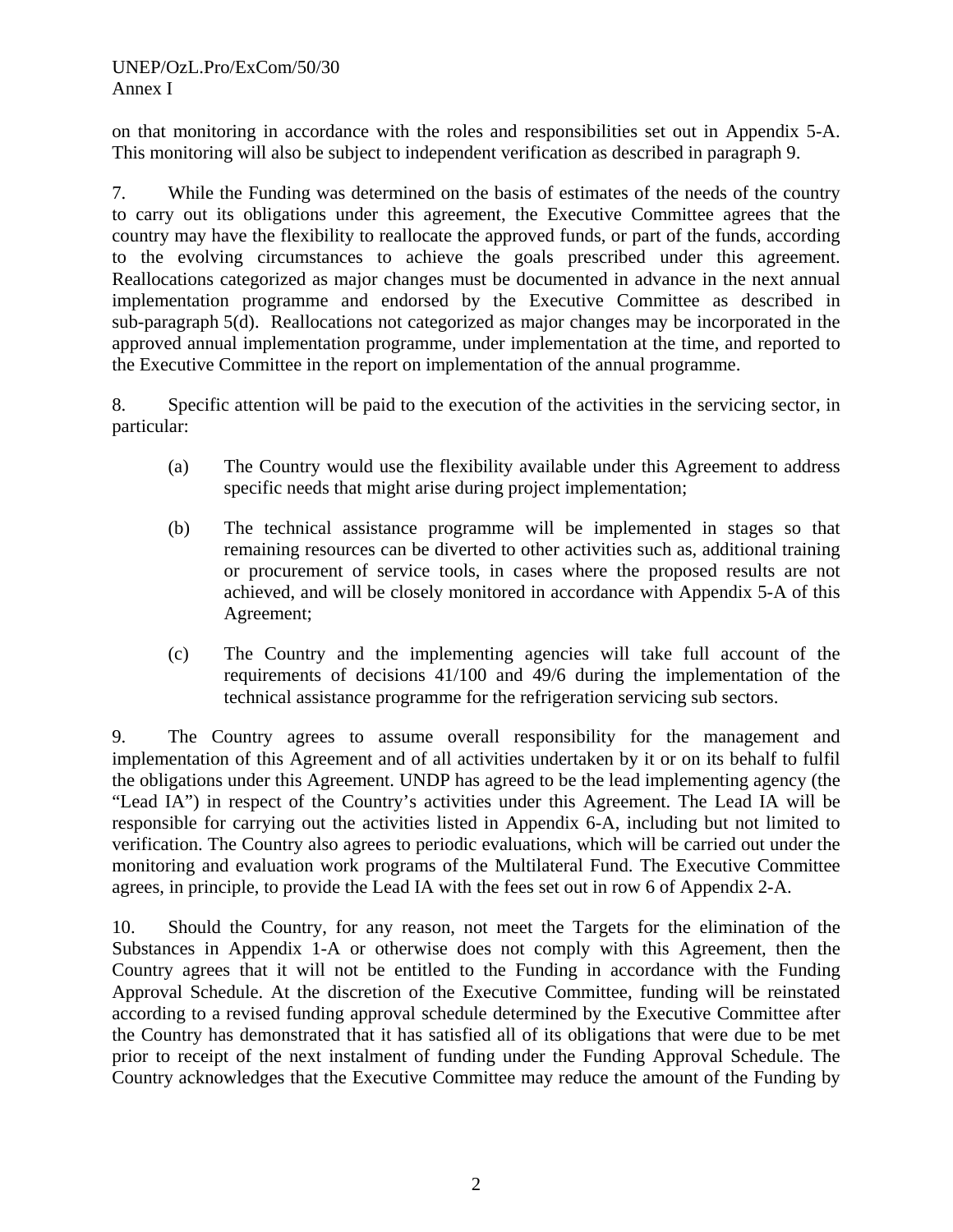the amounts set out in Appendix 7-A in respect of each ODP tonne of reductions in consumption not achieved in any one year.

11. The funding components of this Agreement will not be modified on the basis of any future Executive Committee decision that may affect the funding of any other consumption sector projects or any other related activities in the Country.

12. The Country will comply with any reasonable request of the Executive Committee and the Lead IA to facilitate implementation of this Agreement. In particular, it will provide the Lead IA with access to information necessary to verify compliance with this Agreement.

13. All of the agreements set out in this Agreement are undertaken solely within the context of the Montreal Protocol and as specified in this Agreement. All terms used in this Agreement have the meaning ascribed to them in the Protocol unless otherwise defined herein.

## **APPENDICES**

## **APPENDIX 1-A: THE SUBSTANCES**

| $\mathsf{I}$ Annex A: | Group I | 1 CFC-11, CFC-12, CFC-115 |
|-----------------------|---------|---------------------------|

## **APPENDIX 2-A: THE TARGETS, AND FUNDING**

|                                               | 2006    | 2007    | 2008  | 2009  | 2010 | <b>Total</b> |
|-----------------------------------------------|---------|---------|-------|-------|------|--------------|
| 1. Montreal Protocol consumption limits of    | 11.250  | 3.375   | 3.375 | 3.375 | U    |              |
| Annex A, Group I substances (ODP tonnes)      |         |         |       |       |      |              |
| 2. Max allowable total consumption of Annex A | 8.180   | 3.375   | 3.375 | 3.375 |      |              |
| Group I substances (ODP tonnes)               |         |         |       |       |      |              |
| 3. IA (UNDP) agreed funding (US \$)           | 216,180 | 108,820 |       |       |      | 325,000      |
| 4. Total agreed funding (US \$)               | 216,180 | 108,820 |       |       |      | 325,000      |
| 5. Lead IA (UNDP) support costs (US \$)       | 16.214  | 8.162   |       |       |      | 24,376       |
| 6. Total agreed costs (US \$)                 | 232,394 | 116,982 |       |       |      | 349,376      |

## **APPENDIX 3-A: FUNDING APPROVAL SCHEDULE**

1. Funding will be considered for approval at the last meeting of the year.

## **APPENDIX 4-A: FORMAT OF ANNUAL IMPLEMENTATION PROGRAMME**

| Data                                         |  |
|----------------------------------------------|--|
| Country                                      |  |
| Year of plan                                 |  |
| # of years completed                         |  |
| # of years remaining under the plan          |  |
| Target ODS consumption of the preceding year |  |
| Target ODS consumption of the year of plan   |  |
| Level of funding requested                   |  |
| Lead implementing agency                     |  |
| Co-operating agency(ies)                     |  |
|                                              |  |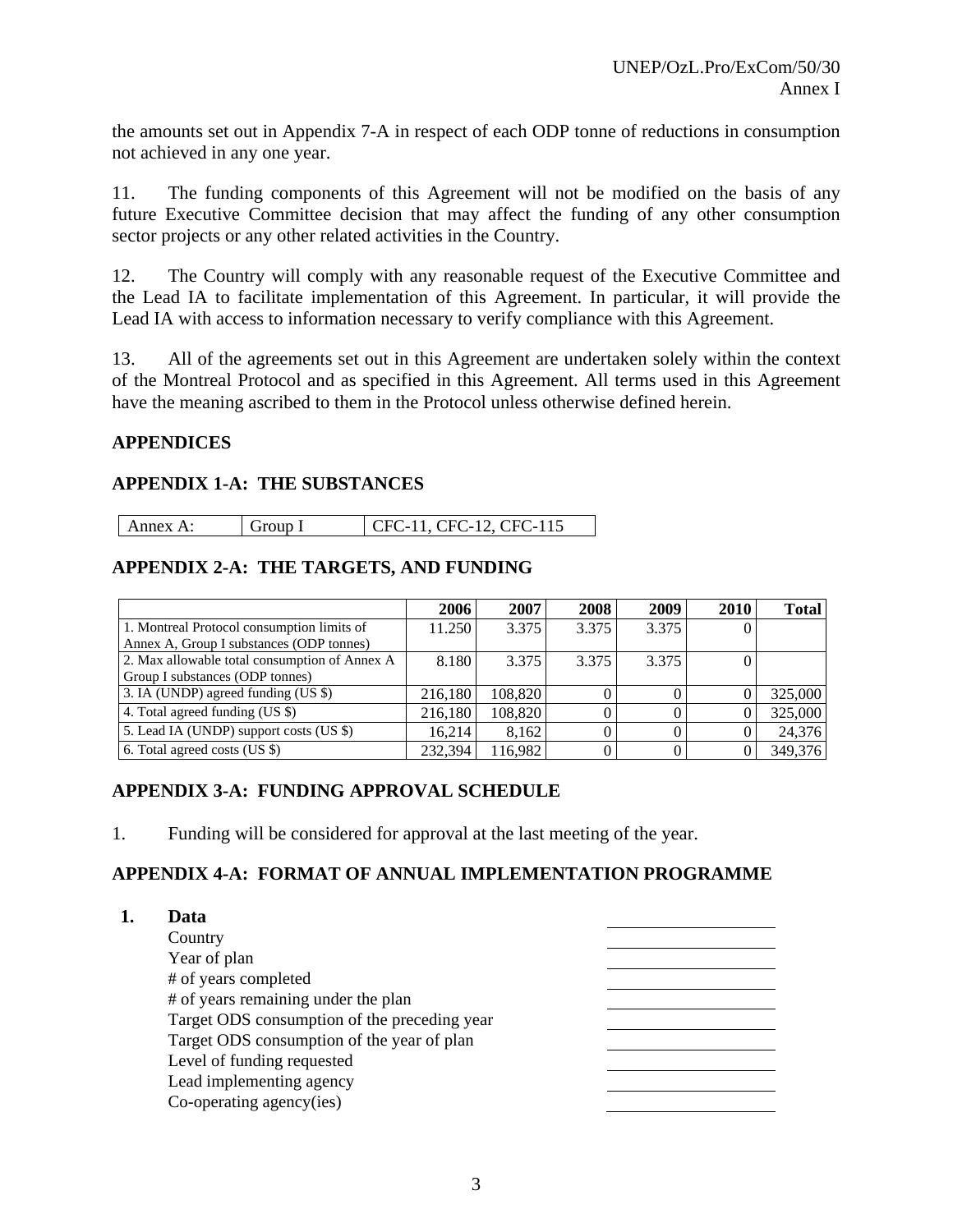## 2. **Targets**

| <b>Indicators</b> |               | <b>Preceding year</b> | Year of plan | <b>Reduction</b> |
|-------------------|---------------|-----------------------|--------------|------------------|
| Supply of ODS     | Import        |                       |              |                  |
|                   | Total $(1)$   |                       |              |                  |
| Demand of ODS     | Manufacturing |                       |              |                  |
|                   | Servicing     |                       |              |                  |
|                   | Stockpiling   |                       |              |                  |
|                   | Total $(2)$   |                       |              |                  |

## 3. **Industry Action**

| Sector        | Consumption<br>preceding year<br>$\left(1\right)$ | Consumption<br>year of plan<br>(2) | Reduction<br>within year of<br>plan $(1)-(2)$ | Number of<br>projects<br>completed | Number of<br>servicing related out (in ODP<br>activities | ODS phase-<br>tonnes) |
|---------------|---------------------------------------------------|------------------------------------|-----------------------------------------------|------------------------------------|----------------------------------------------------------|-----------------------|
| Manufacturing |                                                   |                                    |                                               |                                    |                                                          |                       |
| Total         |                                                   |                                    |                                               |                                    |                                                          |                       |
|               |                                                   |                                    |                                               |                                    |                                                          |                       |
| Refrigeration |                                                   |                                    |                                               |                                    |                                                          |                       |
| Total         |                                                   |                                    |                                               |                                    |                                                          |                       |
| Grand total   |                                                   |                                    |                                               |                                    |                                                          |                       |

#### 4. **Technical Assistance**

Proposed Activity: Objective: Target Group: Impact:

#### 5. **Government Action**

| Policy/Activity Planned                               | Schedule of Implementation |
|-------------------------------------------------------|----------------------------|
| Type of policy control on ODS import: servicing, etc. |                            |
| Public awareness                                      |                            |
| Others                                                |                            |

## 6. **Annual Budget**

| Activity | <b>Planned Expenditures</b><br>until approval of next tranche (US \$) |
|----------|-----------------------------------------------------------------------|
|          |                                                                       |
| Total    |                                                                       |

# 7. **Administrative Fees**

# **APPENDIX 5-A: MONITORING INSTITUTIONS AND ROLES**

1. All the monitoring activities will be coordinated and managed through the project "Monitoring and Management Unit", which is included within this TPMP.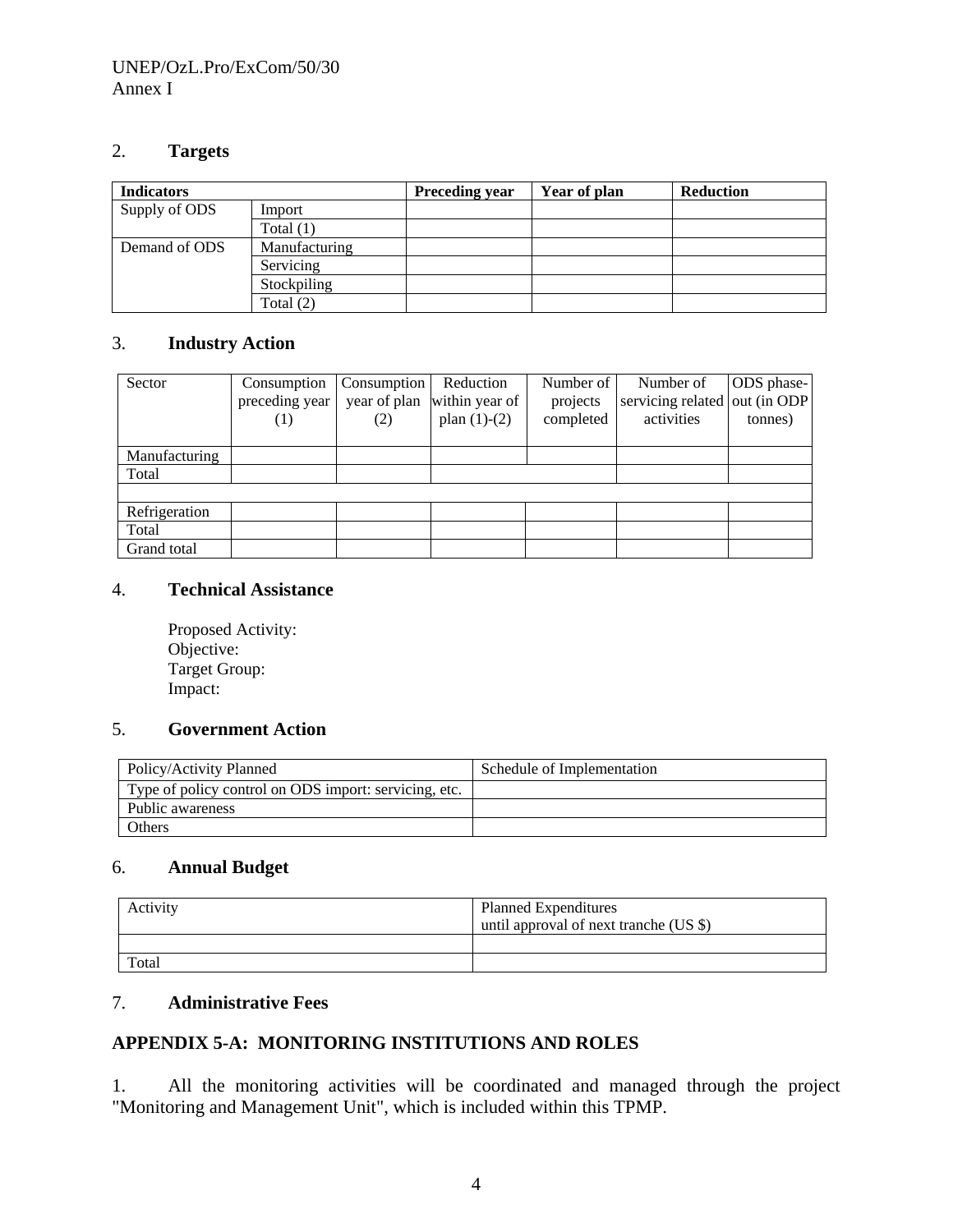2. The Lead IA will have a particularly prominent role in the monitoring arrangements because of its mandate to monitor ODS imports, whose records will be used as a crosschecking reference in all the monitoring programmes for the different projects within the TPMP. This organization, along with the cooperating IA will also undertake the challenging task of monitoring illegal ODS imports and exports with advisements made to the appropriate national agencies through the National Ozone Office.

## Verification and reporting

3. In accordance to decision 45/54 (d), the Executive Committee reserves the right for independent verification in case the Executive Committee selects Georgia for related auditing Based on discussion with the Lead IA, Georgia should select the independent organization (auditing) to carry out the verification of the TPMP results and this independent monitoring programme.

4. The monitoring reports will be produced and verified each year, previous to the third meeting of the Executive Committee. These reports will produce the input for the yearly implementation reports required by the Executive Committee.

## **APPENDIX 6-A: ROLE OF THE LEAD IMPLEMENTING AGENCY**

1. The Lead IA will be responsible for a range of activities specified in the project document as follows:

- (a) Ensuring performance and financial verification in accordance with this Agreement and with its specific internal procedures and requirements as set out in the Country's phase-out plan;
- (b) Assisting the Country in preparation of the Annual Implementation Programme;
- (c) Providing verification to the Executive Committee that the Targets have been met and associated annual activities have been completed as indicated in the Annual Implementation Programme consistent with Appendix 5A. In case the Executive Committee selects Georgia consistent with paragraph (d) of decision 45/54 separate funding will be provided by the Executive committee to the Lead IA for this undertaking;
- (d) Ensuring that the achievements in previous annual implementation programmes are reflected in the future annual implementation programme;
- (e) Reporting on the implementation of the Annual Implementation Programme of the preceding year and preparing for annual implementation programme for the year of submission for submission to the Executive Committee, commencing with the 2007 annual implementation programme combined with the report on the 2006 annual implementation programme;